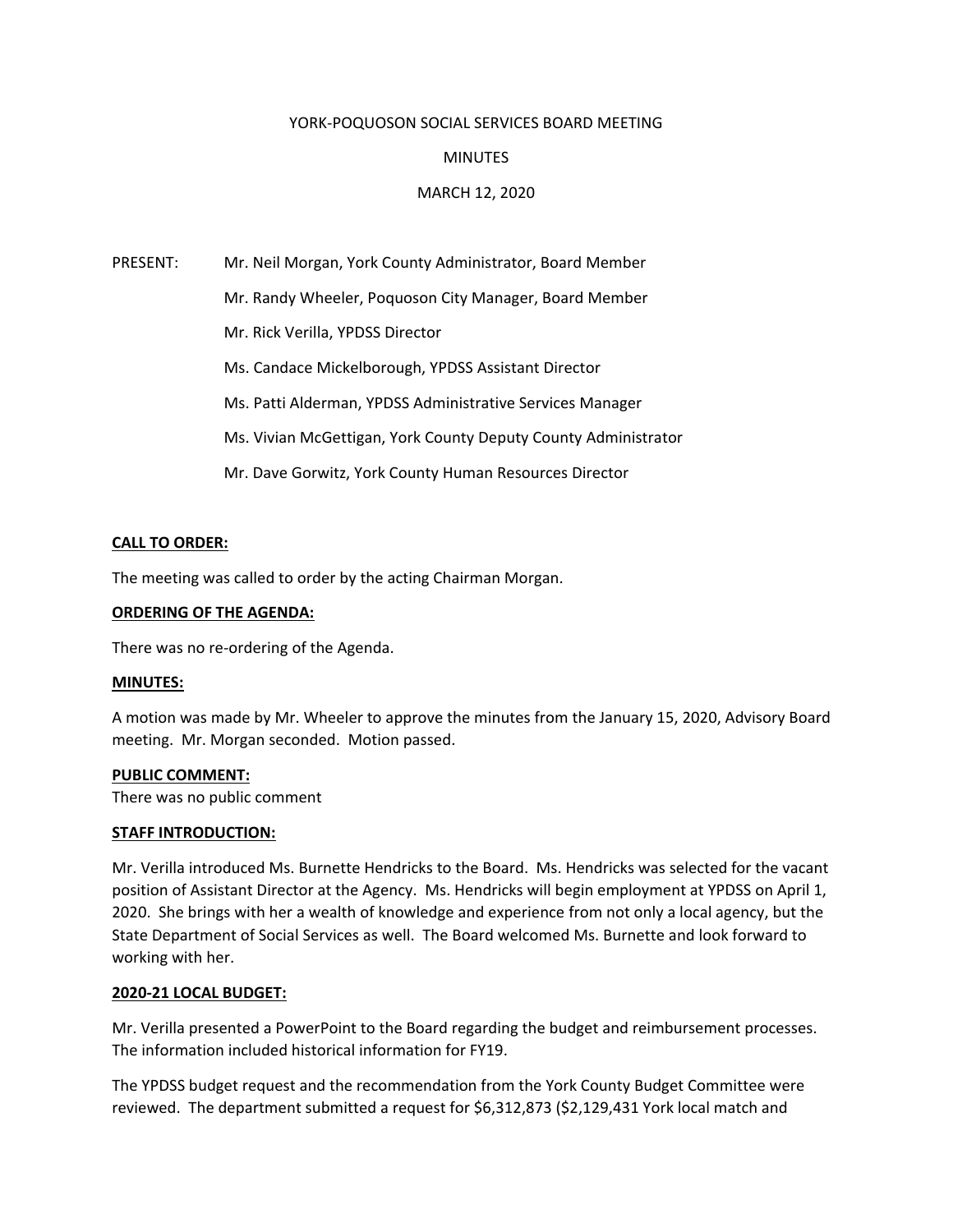\$344,210 Poquoson local match). The York County Budget Committee recommended \$6,013,375 (\$2,028,405 York local match and \$327,880 Poquoson local match).

### **2019‐20 BUDGET TRACKING**

The Board reviewed expenditures through January 31, 2020.

### **2020‐21 VIRGINIA DEPARTMENT OF SOCIAL SERVICES COMPENSATION PLAN**

Information was reviewed for the upcoming FY20‐21 Compensation Plan that will be due to the State Department of Social Services by April 30, 2020. The Board recognized that this information would need to be reviewed and approved at the April board meeting.

There was discussion regarding the FY20‐21 budget request for the department. Staff is awaiting completion of the Governor's budget to review the amount of increase to be given to employees.

#### **YPDSS ADVISORY BOARD BYLAWS**

By Laws for the Advisory Board were reviewed by the Administrative Board for their approval. A signature page will be added for Mr. Morgan and Mr. Wheeler to sign.

#### **BENEFITS PROGRAM STAFF RECOGNITION**

The Board reviewed the Resolution from the Board for Benefits Appreciation Month. A signed copy will be distributed to recognized staff.

#### **NEW BUSINESS:**

A directive will be forthcoming on the effects the COVID‐19 virus will have on County operations. This may include the cancellation of all non-essential gatherings of staff.

A motion was made by Mr. Wheeler to adjourn the meeting. Next scheduled meeting will be April 15, 2020.

Respectfully submitted by: Richard M. Verilla, Secretary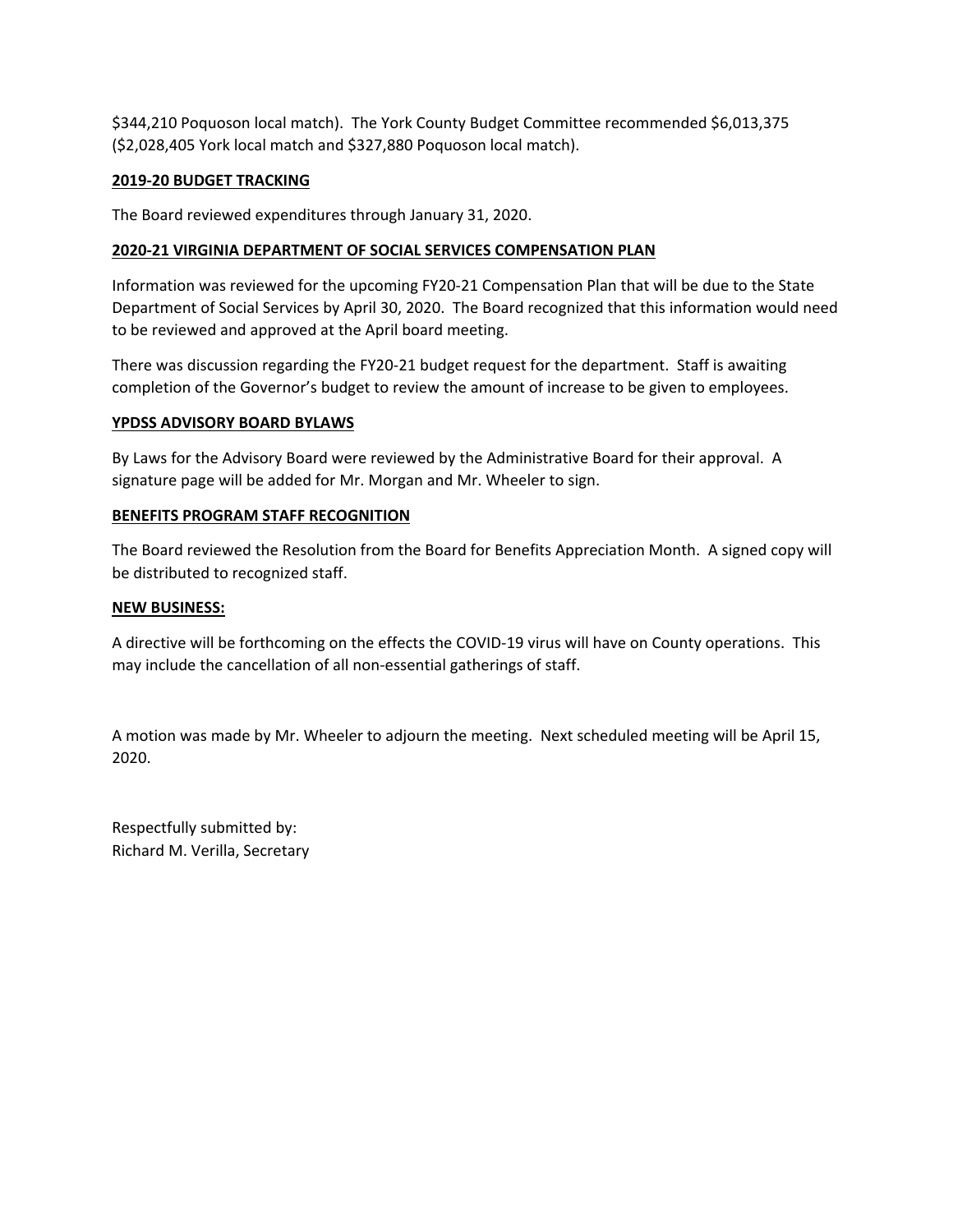# **York-Poquoson Social Service Advisory Board Minutes February 19, 2020**

# **Present**:

Mr. Roy Staton, Vice Chair Ms. Carolyn Griffith Ms. Madonna Krieger Ms. Vivian McGettigan Ms. Mary Ann Meyer

# **Absent**:

Ms. Karen Brown, Chair Mr. Andrew Engermann

# **Others in Attendance**:

Mr. Richard Verilla, Director Ms. Tedra Collins, Assistant to the Director Ms. Candace Mickelborough, Assistant Director Ms. Brooke Wright, Benefit Programs Supervisor Ms. Kristen Lawrence, Benefit Programs Specialist IV

# **Call to Order:**

The meeting was called to order at 9:00 a.m. by Mr. Roy Staton.

# **Ordering of the Agenda:**

There were no changes to the agenda.

# **Public Comment Period:**

There was no public comments.

# **Introduction of New Board Member:**

Introductions and background information was shared by Ms. Mary Ann Meyer.

# **Approval of Minutes:**

Ms. Vivian McGettigan motioned to approve the minutes of the January 15, 2020, Board meeting. MS. Carolyn Griffith seconded the motion. All approved; motion passed.

# **Presentation:**

Mr. Verilla introduced Ms. Kristen Lawrence, Fraud Investigator (Benefit Program Specialist IV) and Ms. Brooke Wright, Benefit Programs Supervisor. Ms. Lawrence and her supervisor, Ms. Wright presented an overview of the fraud program and duties. Ms. Lawrence gave scenarios of fraud calls our agency received and how they are handled.